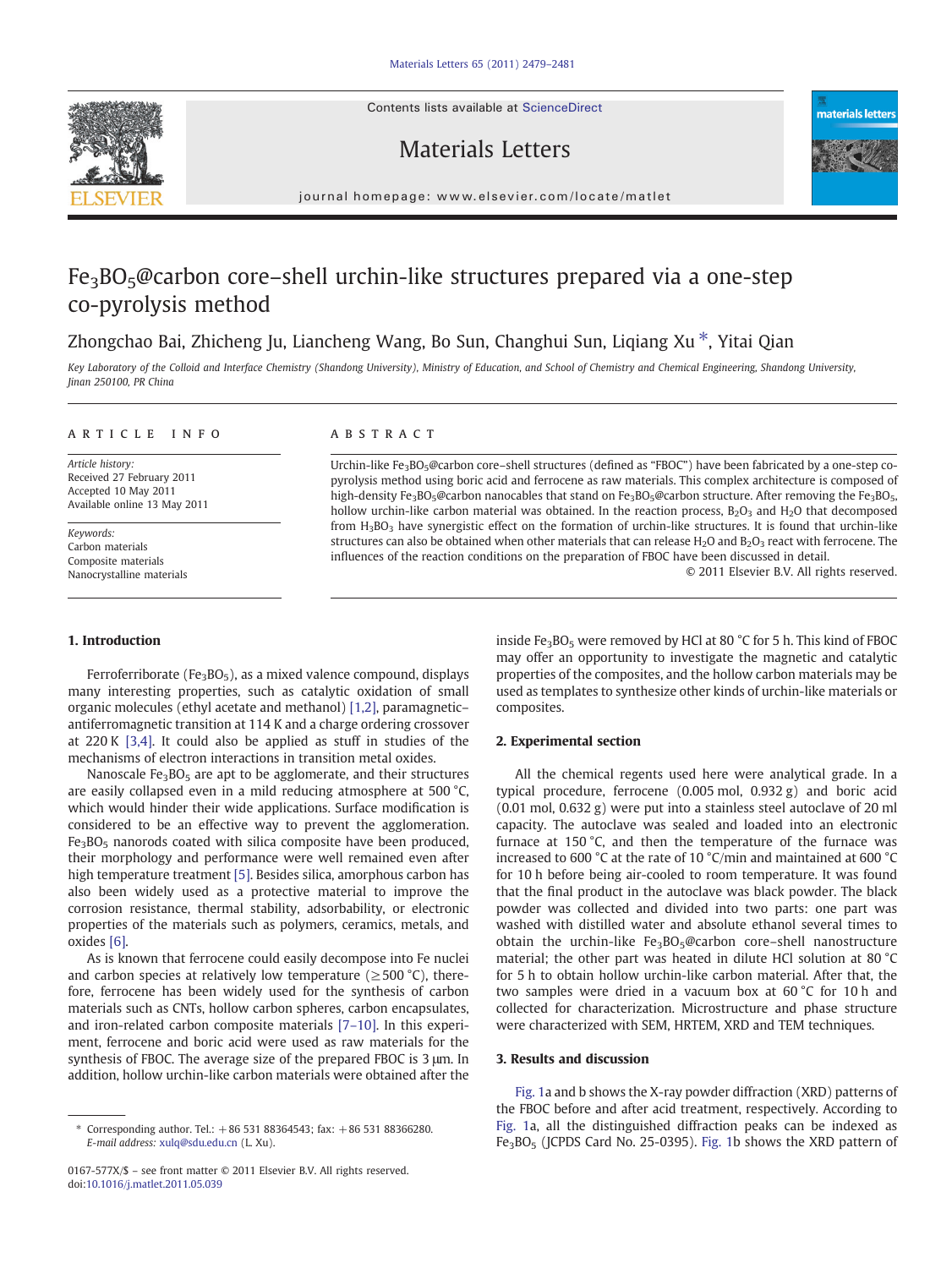<span id="page-1-0"></span>

Fig. 1. (a) The XRD patterns of FBOC before/(b) after the acid treatment.

the product after heated in diluted HCl solutions, which can be attributed to carbon materials. Fig. 2 shows the Raman spectrum of FBOC after HCl acid treatment. There are two obvious peaks at 1340 and 1600 cm<sup>-1</sup>. The peak at 1600 cm<sup>-1</sup> (G-band) can be indexed as the stretching modes of  $C=C$  bonds of graphite, while the peak centered at  $1340 \text{ cm}^{-1}$  (D-band) corresponds to the vibrations of carbon atoms with dangling bonds in plane terminations of disordered graphite [\[11\]](#page-2-0). These results completely prove that the as-obtained products are carbon materials.

The thermal stability of the as-obtained sample was studied by TGA (ESI-Fig. 1). The result indicates that below 440 °C the product is stable in ambient atmosphere, which can be attributed to the protection of outside carbon shells. From the TGA curve, one can observe that a rapid weight loss emerged in the temperature range of 440–620 °C, and this result is closed to that of the previous reports of carbon [\[12\].](#page-2-0)

Transmission electron microscopy (TEM) and field emission scanning electron microscopy (FESEM) observations indicate that the products are composed of a large quantity of urchin-like structures with average size of 3 μm. [Fig. 3](#page-2-0) shows typical TEM and SEM images of the as-obtained FBOC. These FBOC are composed of spheres and cables: spheres act as the cores and  $Fe<sub>3</sub>BO<sub>5</sub>@carbon$ cables as the surrounding spines [\(Fig. 3a](#page-2-0)). Most of those "spines" are Fe3BO5@carbon nanocables. [Fig. 3b](#page-2-0) shows a close observation of nanocables. The distinct contrast suggests their core–shell nanostruc-



Fig. 2. The Raman spectrum of the hollow urchin-like carbon material.

ture. The surfaces of the shells are smooth and 11 nm thick. The lengths of the nanocables are ranging from 50 to 950 nm. The HRTEM analysis offers more detailed information of the  $Fe<sub>3</sub>BO<sub>5</sub>$  nanowires [\(Fig. 3c](#page-2-0)). The lattice fringe observed in this image is 0.51 nm, which corresponds to the interplanar spacing of the  $(200)$  plane of Fe<sub>3</sub>BO<sub>5</sub>. This is consistent with the previous report of the plywood-like  $Fe<sub>3</sub>BO<sub>5</sub>$ nanorods [\[13\].](#page-2-0) After acid treatment, hollow carbon materials were obtained as shown in [Fig. 3](#page-2-0)d. The morphology and size of the hollow carbon materials were the same as the FBOC.

The panoramic morphology of FBOC architectures shown in [Fig. 3e](#page-2-0) reveals that the samples have urchin-like shapes with an average size of 3 μm, which agrees with the TEM observations. The magnified view of an individual FBOC clearly reveals the exact configuration about the FBOC ([Fig. 3](#page-2-0)f). It is found that some of the "spines" were broken, which may be caused by ultrasonic process during the preparation of the SEM sample.

A series of contrast experiments were carried out through similar processes to investigate the effects of reaction parameters (i.e., reaction temperature, reaction time, and boron source.) on the formation of FBOC. Keeping other conditions unchanged, when boric acid was replaced by equimolar amount of other borates, such as ammonium tetraborate hydrate, magnesium metaborate, sodium tetraborate decahydrate and lithium tetraborate, we discovered that only ammonium tetraborate hydrate could produce urchin-like structure materials. The reason may be that ammonium tetraborate hydrate as well as boric acid can easily decompose and release  $B_2O_3$ and  $H_2O$ . The released  $B_2O_3$  and  $H_2O$  might play crucial roles during the formation of urchin-like  $Fe<sub>3</sub>BO<sub>5</sub>$ . It is also proved by the fact that when the same amounts of  $B_2O_3$ ,  $H_2O$  and ferrocene were used as the initial material, urchin-like structure materials were also obtained. But if only  $B_2O_3$  or  $H_2O$  reacted with ferrocene, urchin-like structure could not be gained. Therefore, we can reasonably conclude that  $B_2O_3$ and  $H<sub>2</sub>O$  have synergistic effect on the formation of FBOC. The reaction temperature is another determining factor on the formation of FBOC. If the reaction temperature was set at 500 °C, a mixture of the ball-like structures with nanorod bundles, and branched cables was observed (ESI-Fig. 2a). When the reaction temperature was set at 700 °C, the proportion of urchin-like structures was reduced while branch-like structures were detected (ESI-Fig. 2b). When reducing the reaction time, FBOC co-existed with particles were observed; if prolonging reaction time, no significant difference on the structures was found. Hereby, 600 °C and 10 h are the optimal parameters for the production of FBOC.

According to the above results and analysis, the possible formation mechanism of FBOC was proposed. It is well known that both ferrocene and  $H_3BO_3$  are readily decomposed with increasing temperature and release Fe,  $H_2O$  and  $B_2O_3$ , respectively. A part of the Fe atoms would react with  $H_2O$  to form  $Fe<sub>3</sub>O<sub>4</sub>$  nuclei, and then the remaining Fe,  $H_2O$  and  $B_2O_3$  would interact and form  $Fe_3BO_5$  nanowire on the  $Fe<sub>3</sub>O<sub>4</sub>$  nuclei. This process is similar with the previous report about the preparation of  $Fe<sub>3</sub>BO<sub>5</sub>$  nanorods [\[5\]](#page-2-0). At the end of this experiment, ferrocene was converted into  $Fe<sub>3</sub>BO<sub>5</sub>$ , C and residual gasses. It is reasonable to speculate that carbon atoms are coated on the surface of the  $Fe<sub>3</sub>BO<sub>5</sub>$  to diminish the surface energy. However, the exact formation mechanism of the as-obtained FBOC still needs further research.

#### 4. Conclusions

In this study, we have successfully synthesized FBOC with high yield by the pyrolysis of ferrocene and boric acid mixture in a stainless steel autoclave. After HCl treatment, hollow urchin-like carbon materials were obtained. Their size and structure were studied by SEM, TEM and HRTEM. The XRD and Raman spectra confirmed that both FBOC and hollow urchin-like carbon materials exhibit high purity. Furthermore, this kind of FBOC may offer an opportunity to